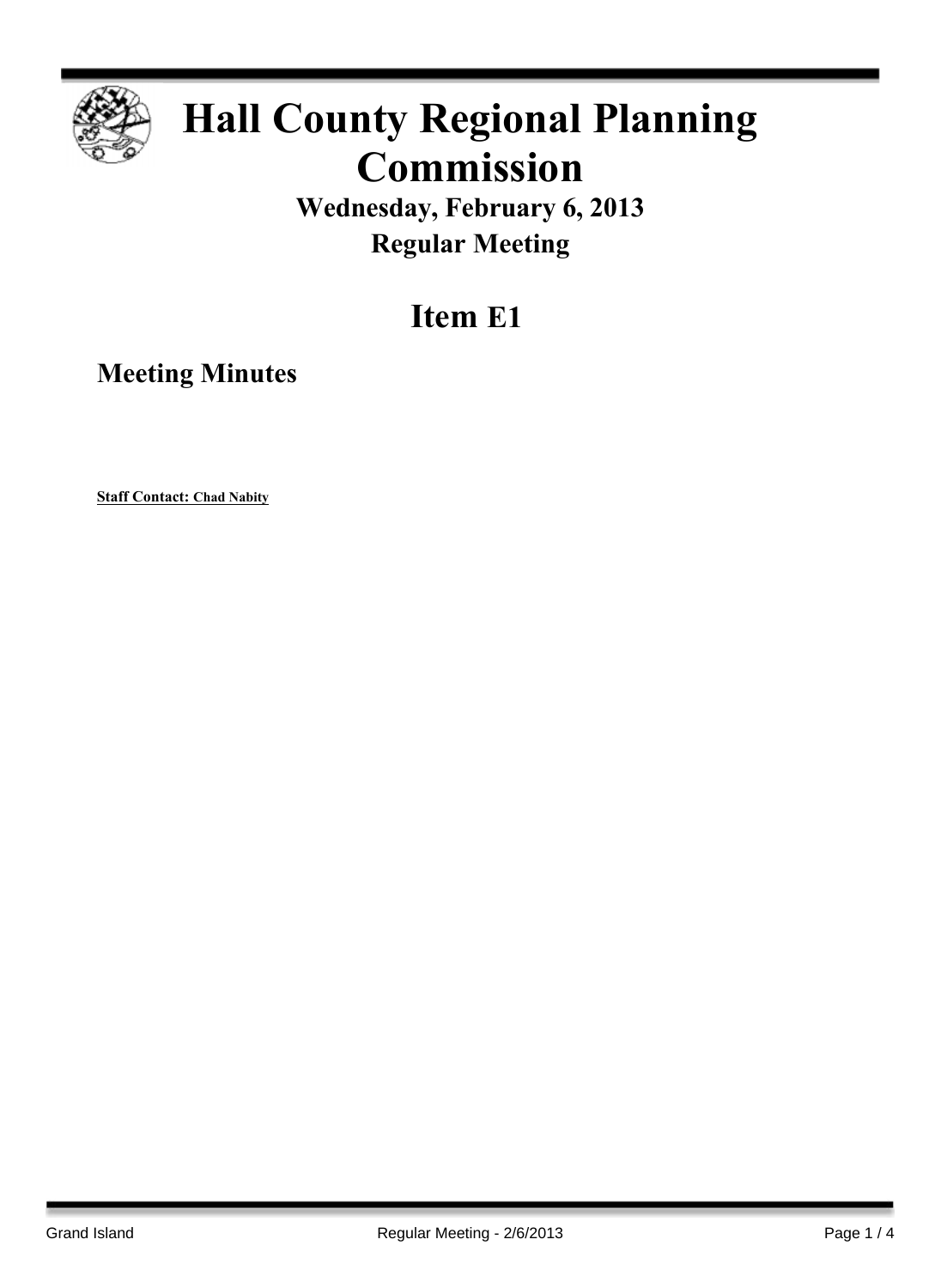

### THE REGIONAL PLANNING COMMISSION OF HALL COUNTY, GRAND ISLAND, WOOD RIVER AND THE VILLAGES OF ALDA, CAIRO, AND DONIPHAN, **NEBRASKA**

| <b>Minutes</b>  |  |
|-----------------|--|
| for             |  |
| January 2, 2013 |  |
|                 |  |

The meeting of the Regional Planning Commission was held Wednesday, January 2, 2013, in the Community Meeting Room - City Hall – Grand Island, Nebraska. Notice of this meeting appeared in the "Grand Island Independent" December 22, 2012.

| Leslie Ruge  | Scott Eriksen     |
|--------------|-------------------|
| Pat O'Neill  | <b>Bill Hayes</b> |
| John Amick   | Julie Connelly    |
| Deb Reynolds | Don Snodgras      |
| Mark Haskins | Dennis McCa       |
|              |                   |

**Bill Hayes** Iulie Connelly lds Don Snodgrass Ins Dennis McCarty

Absent: Karen Bredthauer and Jaye Monter

Other:

Staff: Chad Nabity, Rose Rhoads

Press:

#### **1. Call to order.**

Chairman O'Neill called the meeting to order at 6:00 p.m.

- **2.** O'Neill stated that this was a public meeting subject to the open meetings laws of the State of Nebraska. He noted that the requirements for an open meeting were posted on the wall in the room and easily accessible to anyone who may be interested in reading them.
- **3. Minutes of November 7, 2012 meeting.**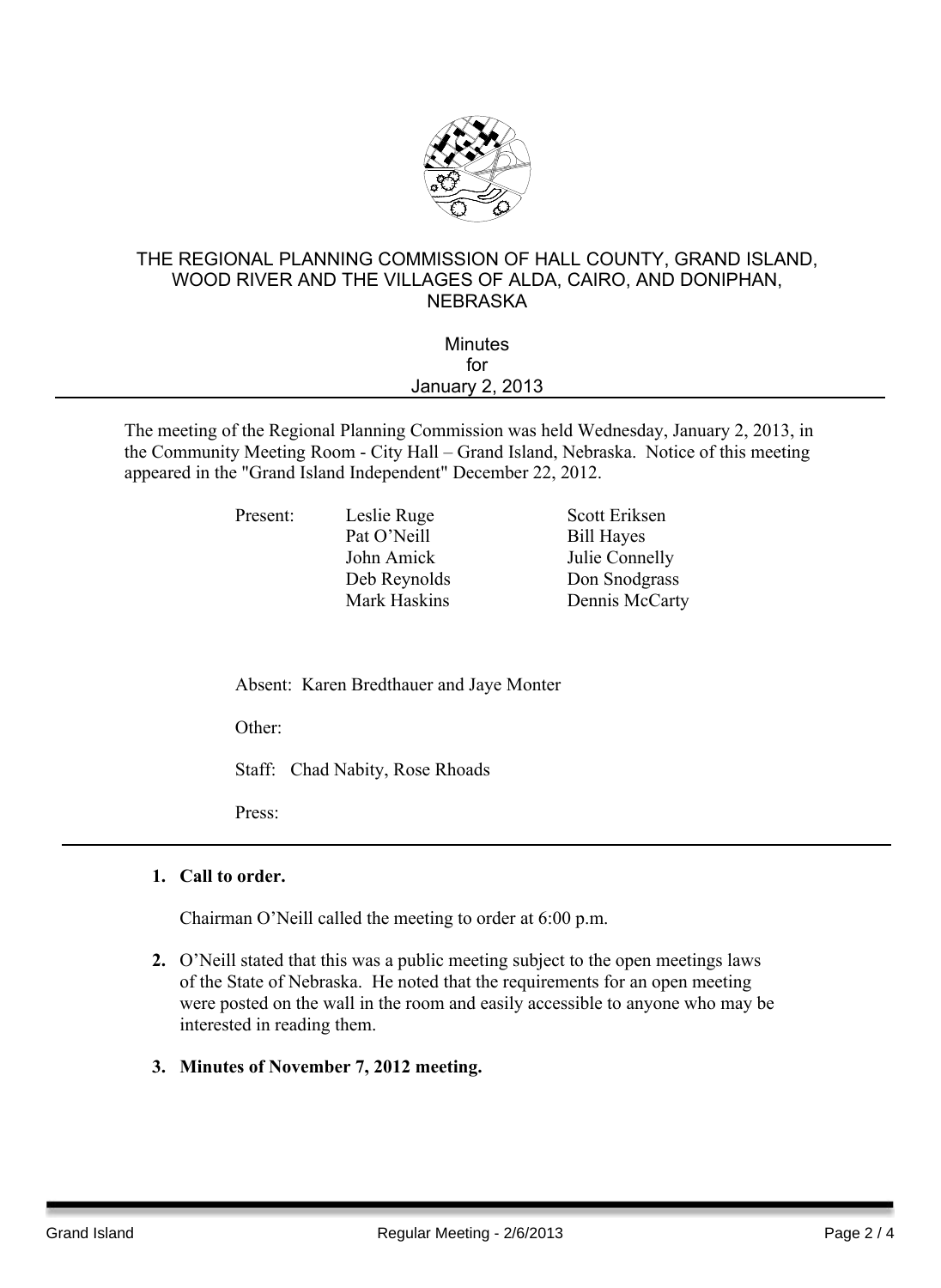A motion was made by Eriksen to approve the meeting minutes and seconded by Haskins to approve the Minutes of the November 7, 2012 meeting as mailed.

The motion carried with 10 members present and 6 voting in favor (Reynolds, Haskins, Ruge, Snodgrass, O'Neill and Eriksen) and 4 members present abstaining (McCarty, Amick, Hayes and Connelly).

#### **4. Request Time to Speak.**

**5. Public Hearing** - **Text Amendment –** Proposed changes to Chapter 36 of the Grand Island City Code (Zoning).  $36-27$  – Accessory Building and Uses and  $36-102$  – Landscaping Requirements. (C-05-2013GI)

O'Neill opened the Public Hearing.

Nabity explained traditionally Grand Island has allowed a 2' setback for the rear and side yard for an accessory building and Hall County has required a 5' setback. In the early 1980's when the City of Grand Island annexed the Capital and Le Heights areas, the City changed their regulations in a manner designed to promote consistency in those neighborhoods that were previously subject to the 5' County setback. A distinction was made between lots less than 100' wide and those greater than 100' wide. The wider lots (all of the County lots were at least 100' wide) would require the 5' setback and the narrower lots could maintain the 2' setback. The way the ordinance was written was based on the frontage of the lot (that area along the street) not on the width of the lot. The building department interpretation has always been that it is the width of the lot that control which set back to use. Width is the distance between the side property lines at the midpoint between the front and rear lot line. A cul-de-sac lot may have a very narrow frontage 25' to 35' but a width of substantially more than 100' and a rear lot line measuring even more than that.

Nabity also stated the Central Nebraska Airport has contacted staff about making a change to the landscaping regulations to remove the requirement for shade and ornamental trees in the Airport Overlay Zone. The Airport Overlay zone covers the airport and the airport industrial park, all property owned by the airport. The Airport will be adding new structures in the next few years and those new structures will be subject to the landscaping provisions of the zoning regulations. The airport has specific criteria that they have to meet for the FAA regarding wildlife management. One of their key concerns is limiting habitat for birds. Trees provide that habitat and can attract birds to the area. Birds and planes do not mix.

Mike Olson, Airport Executive Director, also noted some shelter belts near the runways have been removed to rid the area of deer and birds. He didn't oppose of the planting of shrubs as he doesn't want the airport looking like a desert.

O'Neill closed the Public Hearing.